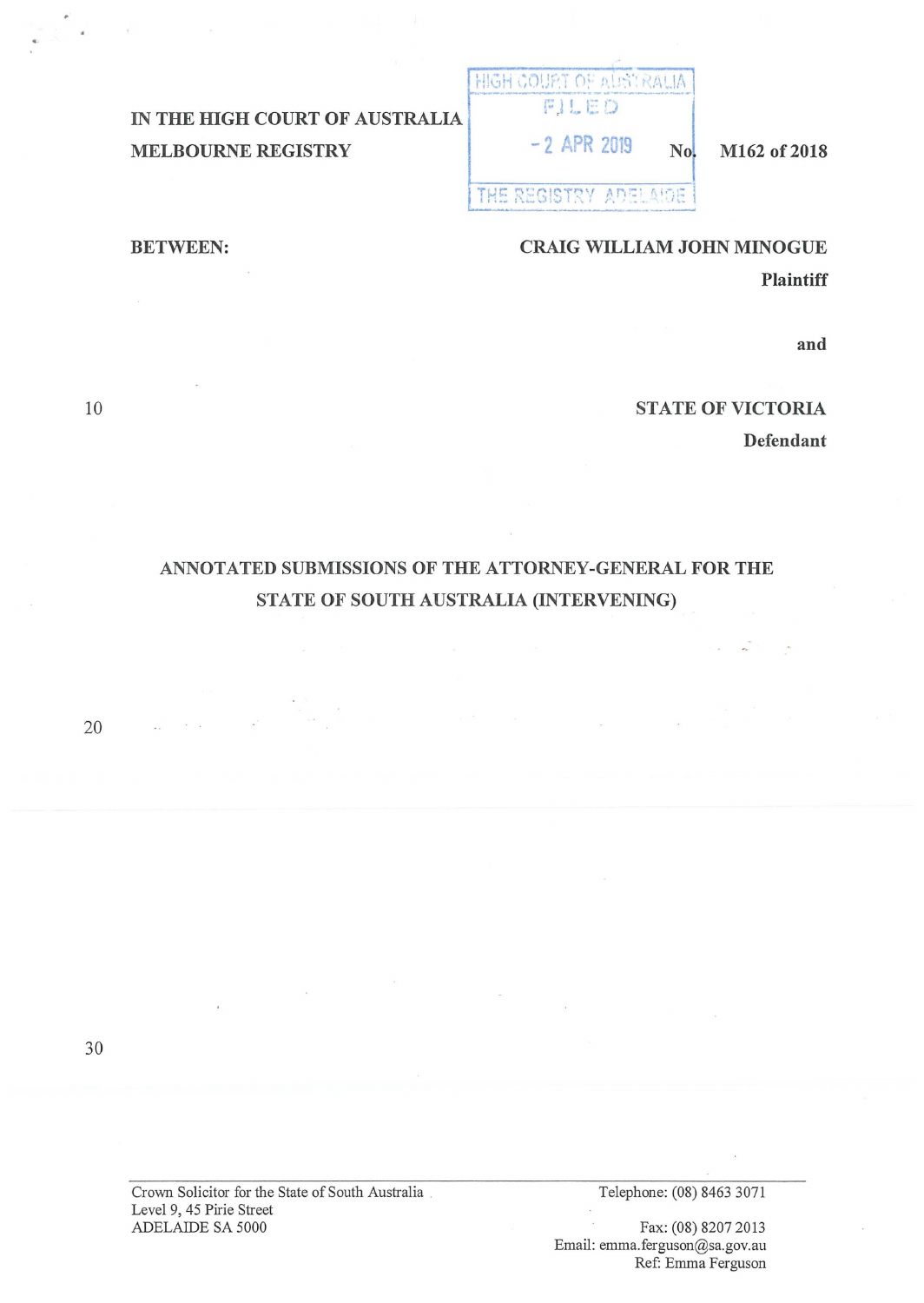#### **Part** I: **Certification**

1. This submission is in a form suitable for publication on the internet.

## **Part II: Basis for Intervention**

2. The Attorney-General for the State of South Australia **("South Australia")**  intervenes pursuant to s 78A of the *Judiciary Act 1903* in support of the appellant.

#### **Part** III: **Leave to Intervene**

3. Not applicable

#### **Part** IV:

- 4. The plaintiff seeks to impugn the validity of s 74AB and (if it applies to the Plaintiff) s
- 74AAA of the *Corrections Act 1986* (Vic) **(the Act)** on four bases:
	- a. first, that the provisions extend the minimum term during which the Plaintiff shall not be released on parole which is *"beyond the legislative powers of the Parliament of Victoria as it is inconsistent with the proposition ... that imposing punishment or punitive treatment on an individual as a consequence of criminal guilt is an exclusively judicial power or function*";<sup>1</sup> and

b. second, that a State Parliament may not impose treatment or punishment that is *"cruel, inhuman and degrading'* as it is *"not within the range of punishments capable of being imposed by the Supreme Court as a repository of federal jurisdiction, or otherwise by reason of the Bill of Rights 1688";<sup>2</sup> and* 

- c. third, that the provisions are *"inconsistent with the constitutional assumption of the rule of law, on the basis that they arbitrarily single out the Plaintiff by placing him outside the general legislative scheme which governs the sentencing of offenders and the administration of sentences in Victoria." <sup>3</sup>*
	- d. fourth, in so doing, the provisions fail to give full faith and credit to the plaintiff's sentence as required by s 118 of the Constitution.<sup>4</sup>
- 5. In respect of the first, second and fourth alleged basis for invalidity, South Australia adopts the submissions of the defendant.<sup>5</sup>

<sup>1</sup> Plaintiffs Submissions **(PS)** at [5a] and Special Case at [41]; Special Case Book at 50.

 $2$  PS at [5b].

 $3$  PS at [5c].

 $4$  PS at [5c].

<sup>5</sup> Defendant's Submissions **(DS)** at [6]-[34] and [45]-[46].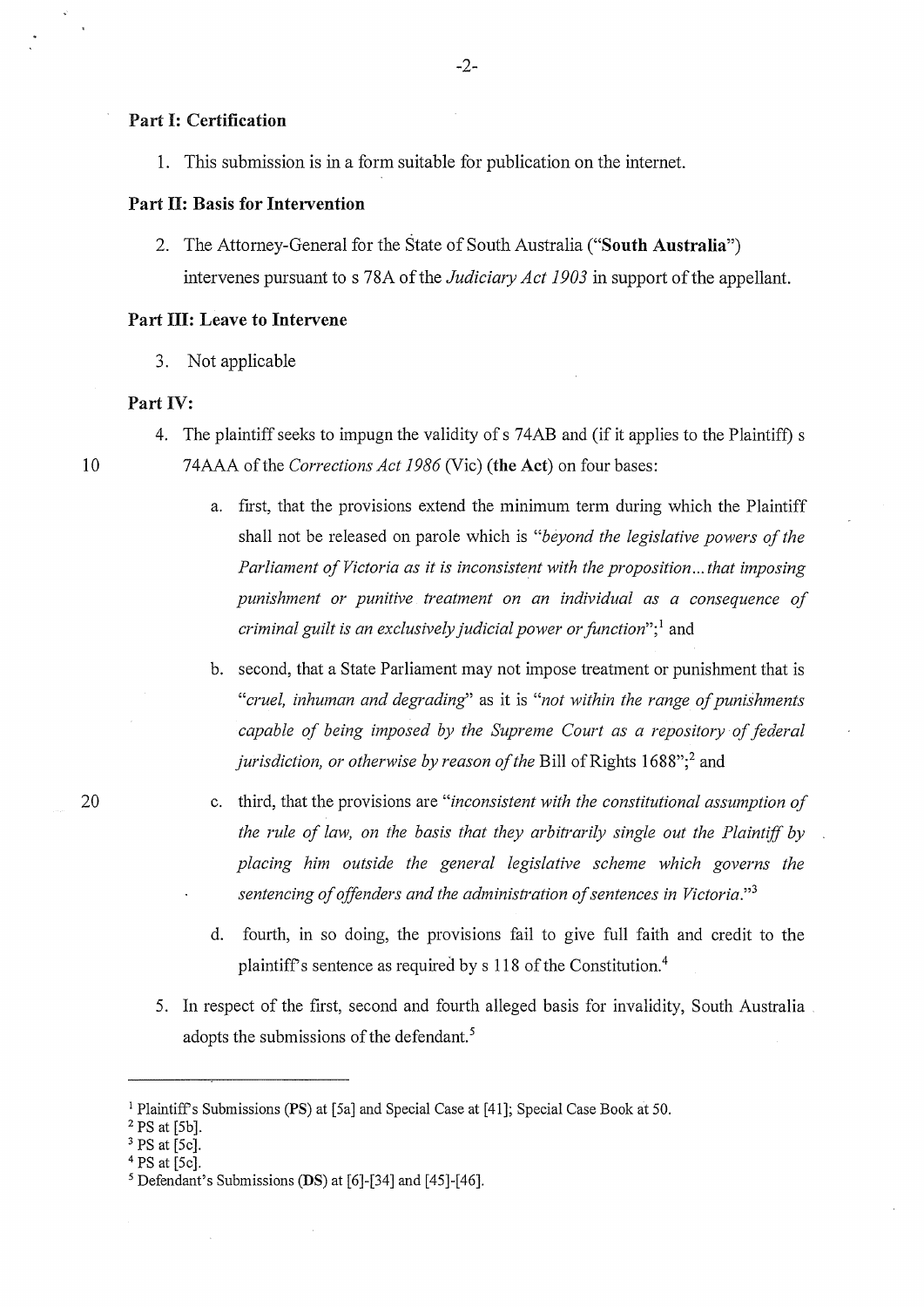- 6. As to the third alleged basis for invalidity, the plaintiff's contention comprises four essential components:
	- a. The rule of law forms an assumption of the Constitution, *"upon which the Constitution depends for its efficacy".* <sup>6</sup>
	- b. Therefore, *"any law that conflicts with or is abhorrent to the rule of law will be unconstitutional and invalid".*<sup>7</sup>
	- c. Even on a "*thin*" conception of the rule of law, its content includes notions that the law must be accessible, intelligible, clear, predictable and ascertainable by the citizen. 8
	- d. Sections 74AB and 74AAA offend these aspects of the rule of law because *"those provisions single out the Plaintiff ... and place him outside the general operation of the otherwise operative sentencing law as it was applied by the Supreme Court in the Plaintiff's matter without a* "rational and relevant basis for the discriminatory treatment" *and certainly not a rational and relevant basis justifying the* 'extraordinary degree of disproportionality' *of that discriminatory treatment. "9*
- 7. South Australia directs its submissions in support of the validity of ss 74AB and 74AAA to refutation of the second of these propositions. South Australia submits:
	- The abstract nature and ill-defined (and disputed) content of *"the rule of law"* identify it as a concept ill-suited to operating as a directly enforceable criterion of legal validity.
	- b. In any event, Australia's Constitution itself  $-$  both in manifesting the very notion of constitutionalism, and by giving form and content to that constitutionalism in the way that it does  $-$  simultaneously implements certain features of the rule of law, whilst denying it legitimacy as an extraneous, freestanding enforceable limit on legislative power.
	- c. Any limitation on legislative power is sourced in the text and structure of the Constitution. For the judicial branch to invalidate governmental action on a basis extraneous to this would itself offend those aspects of the rule of law that

<sup>9</sup> PS at [62].

-3-

20

<sup>6</sup>**PS** at **[58].** 

<sup>7</sup>PS at [59].

 $8$  PS at [60].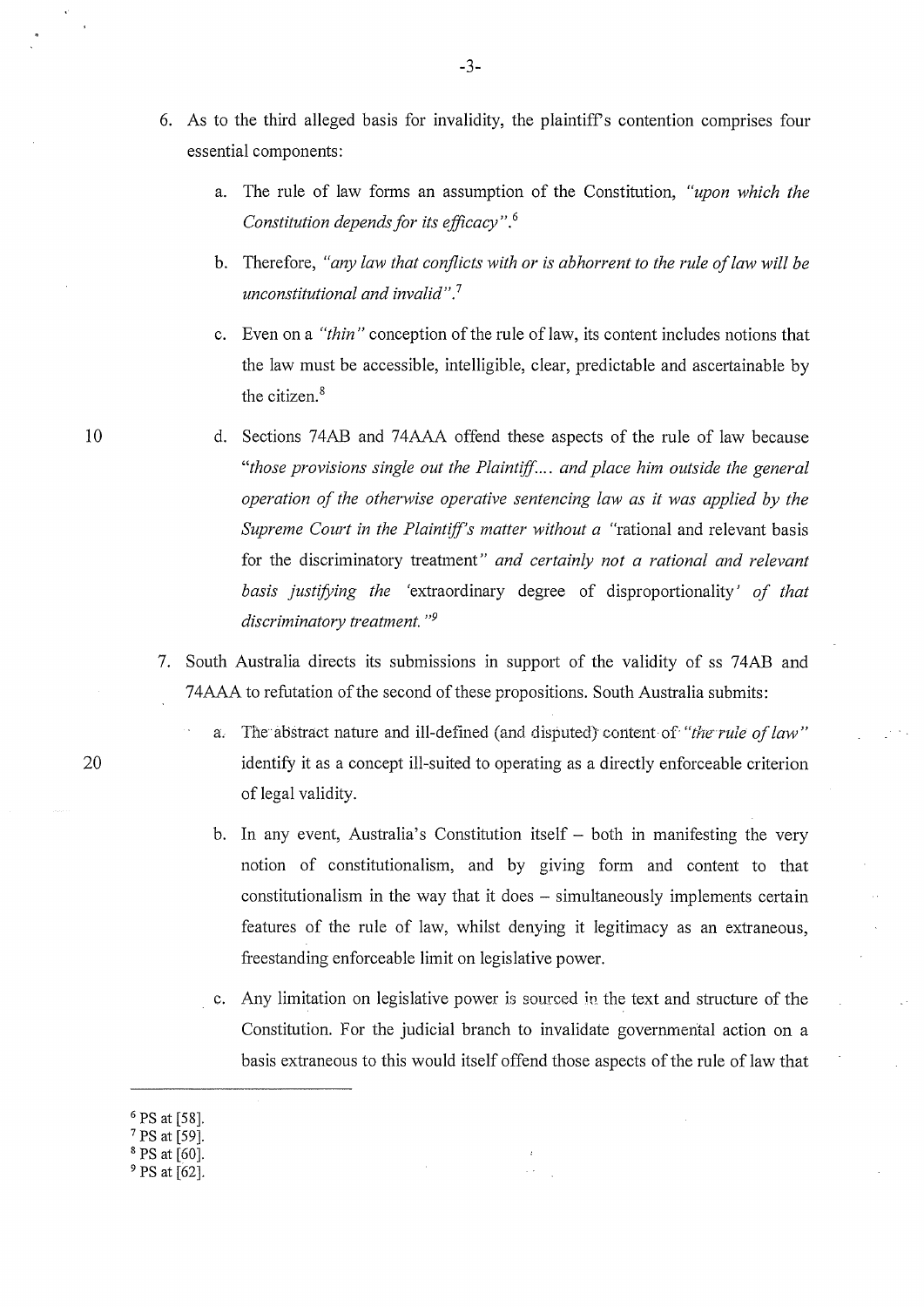*are* implemented in Australia.

8. Further, and in any event, s 74AB and, if it arises for decision, s 74AAA are valid enactments of the Victorian Parliament for the reasons given by the defendant.<sup>10</sup>

#### *"The rule oflaw": ill-suited to operating as a criterion of validity*

- 9. To answer the plaintiffs proposition that absent compliance with *"the rule of law"* a given law will be invalid, it is necessary to engage with the nature and content of that concept.
- 10. The *"rule of law"* is commonly described as a political aspiration or ideal. At its most basal conception, it may be said to represent an ideal of a *"government of laws rather than of men*";<sup>11</sup> that is, that public power ought to be constrained by law such that people are ruled by law and not the whims of the people in power.
- 11. That said, the precise content of the rule of law has been described variously as "*protean*",<sup>12</sup> "exceedingly elusive"<sup>13</sup> and "contested".<sup>14</sup> Formalistic (or "thin") versions of the concept have been espoused, which focus on the ability of the law to guide human conduct, for example by favouring laws that are prospective, clear and stable.<sup>15</sup> More substantive (or *"thick"*) conceptions emphasise a need for law to be morally legitimate, for example by being compatible with fundamental human rights.<sup>16</sup> On any view, the concept is internally complex. These difficulties· as to precision and  $\cdot$  sertainty of content cast doubt on the plausibility and workability of the rule of law as a direct criterion of legal validity.
- 12. However, even assuming the *"intractable* "17 debate as to content were capable of satisfactory resolution, other features of the concept render it yet still ill-suited to such a function. First, the range of content ascribed to it includes features that appear to

20

<sup>10</sup> DS at [42]-[44].

<sup>&</sup>lt;sup>11</sup> L Burton Crawford, *The Rule of Law and the Australian Constitution* (2017) Federation Press at 1, 10; AV Dicey, *Introduction to the Study of the Law of the Constitution* (1885) Macmillan, 1<sup>st</sup> ed (10<sup>th</sup> ed. 1959) at 202; J Harrington, *Commonwealth of Oceana* (1656), Book I, ch 2; *Constitution of Massachusetts*, Part the First, art.  $XXX$  (1780).<br><sup>12</sup> K Mason, "What is wrong with top-down legal reasoning?" (2004) 78 ALJR 574 at 579.

<sup>&</sup>lt;sup>13</sup> Prof B Tamanaha, as quoted by T Bingham, *The Rule of Law* (2011) Penguin Books at 5.

<sup>14</sup> See, eg, L McDonald, "The entrenched minimum provision of judicial review and the rule of law" (2010) 21 PLR 14 at 25; J Waldron, "Is the Rule of Law an Essentially Contested Concept (in Florida)?" (2002) 21 *L & Phil* 137; L Green, "The Political Content of Legal Theory" (1987) 17 *Philosophy of the Social Sciences*  1 at 18. 15 See, e.g., JRaz, *The Authority of Law: Essays on Law and Morality* (1983) at 214-218.

<sup>16</sup> See, e.g., T Bingham; *The Rule of Law* (2011) Penguin Books at 67.

<sup>&</sup>lt;sup>17</sup> L Burton Crawford, *The Rule of Law and the Australian Constitution* (2017) Federation Press at 1, 11.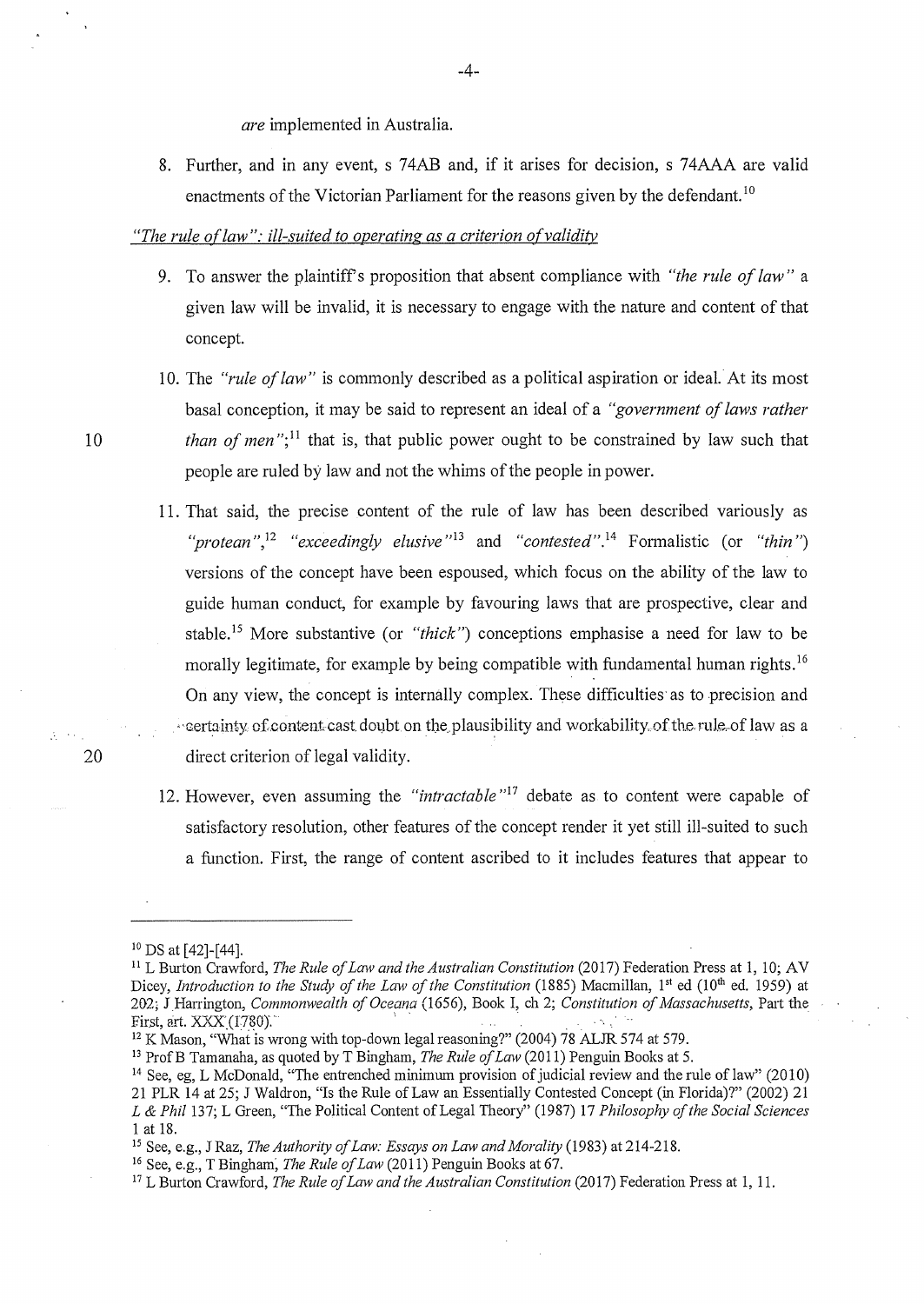speak peculiarly to the operation of a legal system as a whole,<sup>18</sup> whilst others are capable of application directly to individual specific laws.<sup>19</sup> Second, but relatedly, compliance with the rule of law  $-$  either by the system of law as a whole, or by any given individual law – is a matter of degree.<sup>20</sup> Third, total compliance even with a *"thin"* conception of the rule of law is incompatible with the pursuit of many other purposes pursued by law.<sup>21</sup> Accepting this, the goal of compliance with the rule of law necessarily falls to be balanced with other competing values. The tension between social and political demands for legislative change and the rule of law aspiration of *"stability"* provides an obvious example.

10 13. The concept of the rule of law, however thinly characterised, is consequently inherently ill-suited to operation as a direct enforceable limit on legislative power, conformity with which is a precondition to legal validity.

#### *The rule oflaw as an "assumption" ofthe Australian Constitution*

- 14. In advocating that the rule of law itself operates as a direct liniitation on State and Commonwealth legislative power, the plaintiff invokes the statement of Dixon J that "*the rule of law forms an assumption*"<sup>22</sup> of the Constitution.<sup>23</sup> Notwithstanding his acceptance that there exists a distinction between such an *"assumption"* and an implication derived from the Constitution itself,  $24$  the plaintiff seeks to take the Constitution's assumption of this abstract notion<sup>25</sup> as producing a positively 20 <sup>enforceable legal limit on legislative power. Such an approach must be rejected.</sup>
	- 15. First, the contention ignores the significance and quality attributed to the distinction by Dixon J himself, and undermines over a century of jurisprudence of this Court concerning the proper derivation from the Constitution of implicit limitations on legislative power.<sup>26</sup>
	- 16. In the very passage upon which the plaintiff relies, Dixon J noted that the Constitution is *"framed in accordance with many traditional conceptions",* only *"some of which"*

<sup>&</sup>lt;sup>18</sup> For example, that both government and citizens must comply with the law.<br><sup>19</sup> For example, that laws only operate prospectively.<br><sup>20</sup> J Raz, *The Authority of Law: Essays on Law and Morality* (1983) at 215, 228.<br><sup>21</sup>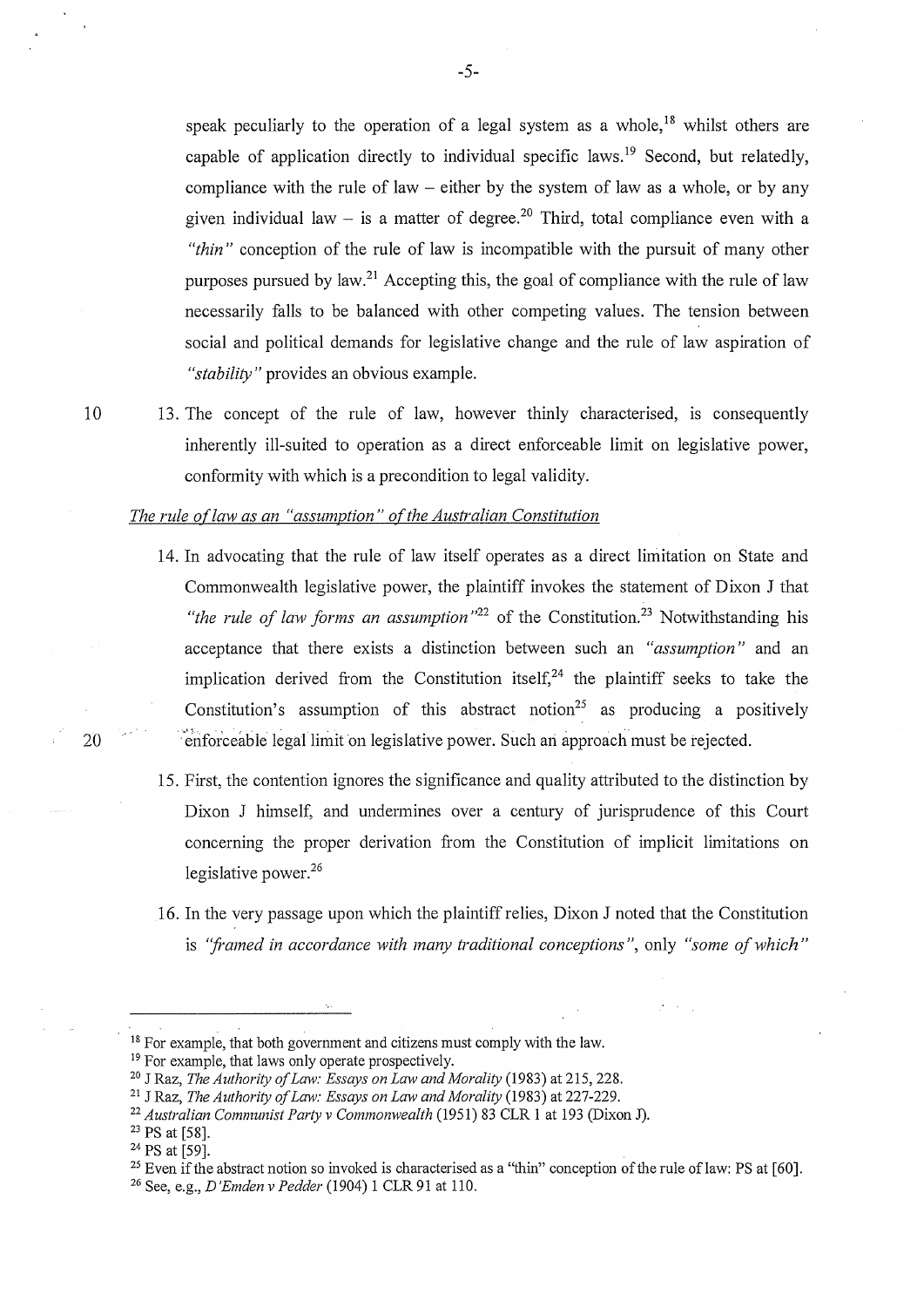are given *"effect"* by the Constitution.27 To illustrate the distinction, his Honour contrasted the separation of the judicial power (a conception to which the Constitution *does* give effect)<sup>28</sup> and the notion of *"the rule of law"*.<sup>29</sup> Indeed, in an earlier case, Dixon J rejected a submission on the basis that it *"confuse[d] the unexpressed assumptions upon which the framers of the* [Constitution] *supposedly proceeded"* with the meanings that find expression in the Constitution itself.<sup>30</sup> It is only the latter that carries legal force and effect.<sup>31</sup>

17. Citing Dixon J's recognition of the distinction, Mason CJ expressed it thus:<sup>32</sup>

*"It is essential to keep steadily in mind the critical difference between an implication and an unexpressed assumption upon which the framers proceeded in drafting the Constitution. The former is a term or concept which inheres in the instrument and as such operates as part of the instrument, whereas an assumption stands outside the instrument. Thus, the founders assumed that the Senate would protect the States but in the result it did not do so.* "

- 18. This is not to say that no aspect or feature commonly associated with the rule of law is not manifest in the Constitution itself, or advanced by it; undoubtedly some are.<sup>33</sup> It is, however, to deny the legitimacy of a direct normative operation of some notion of the rule of law, or features popularly attributed to it, as a limit on legislative power, absent sourcing such a limitation in the Constitution itself.<sup>34</sup> Properly understood, Dixon J's statement *"provides no support for the notion that judges are empowered to strike down legislation on the basis that it infringes some unwritten aspect of the rule of law.* "35
- 19. This Court's extensive jurisprudence concerning the proper manner and occasion for recognising constitutional implications, including implied limitations on State or Commonwealth legislative power, is determinative against the thesis advanced by the

10

<sup>27</sup>*Australian Communist Party v Commonwealth* (1951) 83 CLR 1 at 193 (Dixon J). 28 This implied separation had been recognised prior to the decision in the *Communist Party Case:* see *New South Wales v Commonwealth* (1915) 20 CLR 54; *Waterside Workers' Federation v JW Alexander* (1918) 25 CLR 434. Although the separation of the judicial power now comprises two inten-elated rules, the second of which was not authoritatively recognised until 1956 *(R v Kirby; Ex parte Boilermakers' Society of Australia*  (1956) 94 CLR 254), Dixon J had advocated for it previously in *Victorian Stevedoring and General Contracting Co Pty Ltd v Dignan* (1931) 46 CLR 73: see L Burton Crawford, *The Rule of Law and the* 

<sup>&</sup>lt;sup>29</sup> Australian Communist Party v Commonwealth (1951) 83 CLR 1 at 193 (Dixon J).<br><sup>30</sup> Australian National Airways Pty Ltd v Commonwealth (1945) 71 CLR 29 at 81 (Dixon J).

<sup>&</sup>lt;sup>31</sup> Australian National Airways Pty Ltd v Commonwealth (1945) 71 CLR 29 at 81 (Dixon J); *Australian Capital Television Pty Ltd v Commonwealth (1992) 177 CLR 106 at 135 (Mason CJ).* 

<sup>&</sup>lt;sup>32</sup> Australian Capital Television Pty Ltd v Commonwealth (1992) 177 CLR 106 at 135 (Mason CJ).<br><sup>33</sup> See [20]-[21], [24]-[31], [32] below.<br><sup>34</sup> See Re Minister for Immigration and Multicultural and Indigenous Affairs; Ex

<sup>&</sup>lt;sup>35</sup> Western Australia v Ward (2002) 213 CLR 1 at [963], fn 1091 (Callinan J).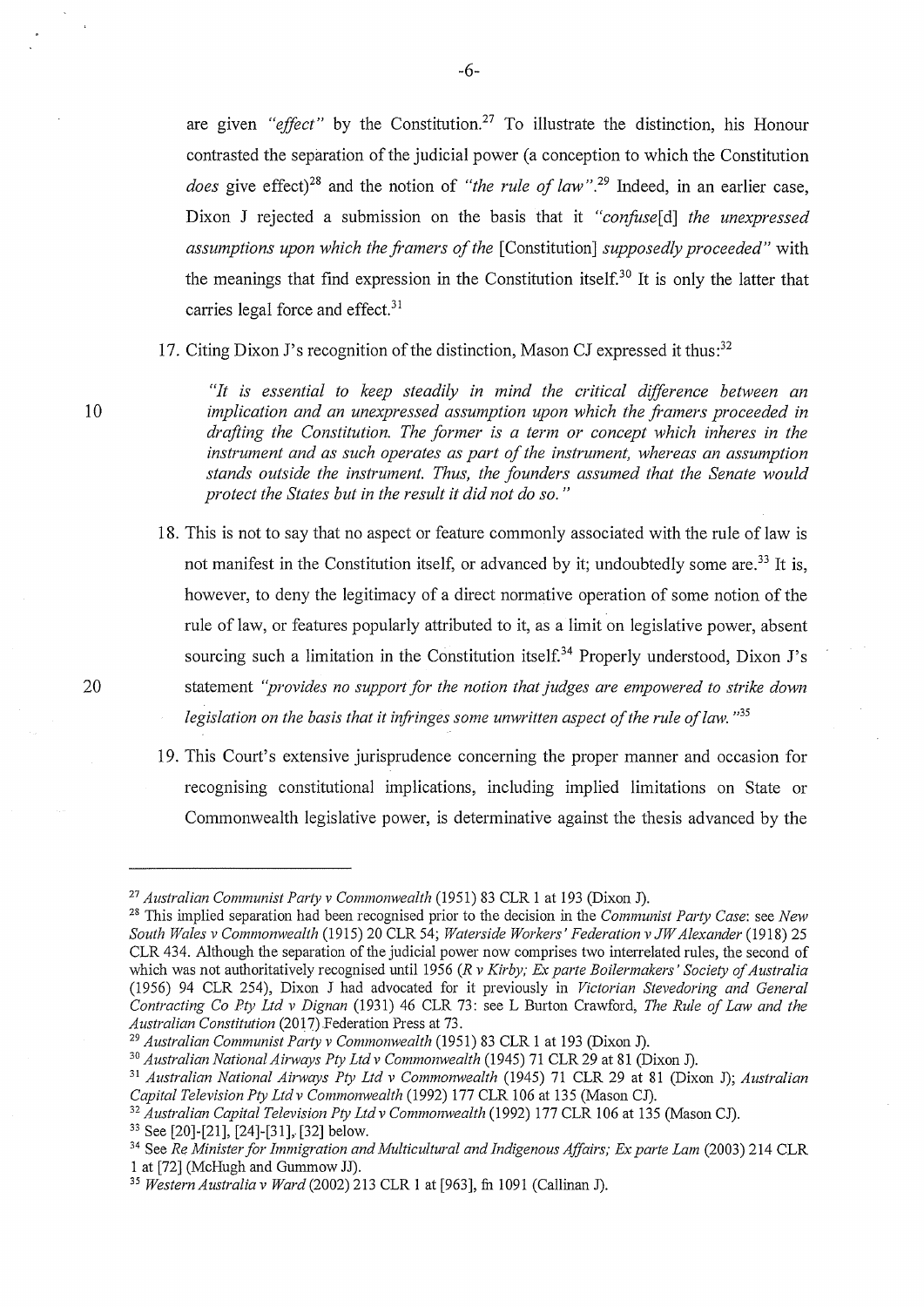plaintiff. That any such implication *"must be securely based"* in the Constitution,<sup>36</sup> and is legitimate only insofar as it sourced in the text and structure of the Constitution,  $37$ reflects the overarching premise that it is the Constitution – not unimplemented notions extraneous to  $it -$  which is ultimately governing.

#### *The Constitution as supreme and binding on all*

- 20. This Court's adherence to recognising only limitations on legislative power that are anchored in the text and structure of the Constitution itself reflects the most fundamental commitment that *is* made to the rule of law in Australia: the supremacy of the Constitution itself as the paramount law that creates Australia's legal system, binds all within it and delineates and apportions the exercise of governmental power.<sup>38</sup>
- 21. Covering clause 5 of the Constitution renders the Constitution (as set out bys 9 of the *Commonwealth of Australia Constitution Act 1900* (Imp))<sup>39</sup> "binding on the courts, *judges, and people of every State and of every part of the Commonwealth"*. By this, it is the scheme manifested in the text and structure of the Constitution that is rendered binding on all.<sup>40</sup> It may only be added to, or altered, in accordance with  $s$  128.
- 22. Perhaps ironically, the plaintiff's contention  $-$  if correct  $-$  would constitute a grievous departure from the major *"rule of law"* premise that is manifest in Australia's constitutionalism. It would deny the Constitution its overarching supremacy as the delineator of governmental power by which all are bound, by permitting the judicial branch to give force and effect to asserted limitations on legislative power that are sourced from outside the Constitution itself.

20

<sup>36</sup>*Australian Capital Television Pty Ltd v Commonwealth* (1992) 177 CLR 106 at 134 (Mason CJ); quoted with approval in *APLA Ltd v Legal Services Commissioner (NSW)* (2005) 224 CLR 322 at [389] (Hayne J). 37 *Lange v Australian Broadcasting Corporation* (1997) 189 CLR 520 at 567 (the Court); *Durham Holdings Pty Ltdv New South Wales* (2001) 205 CLR 399 at [14] (Gaudron, McHugh, Gummow and Hayne JJ). *APLA* 

Ltd v Legal Services Commissioner (NSW) (2005) 224 CLR 322 at [32]-[33] (Gleeson CJ and Heydon J); [56]-[57] (McHugh J), [385], [389] (Hayne J), see also [240]-[242] (Gummow J), [469]-[470] (Callinan J); *MZXOT v Minister for Immigration and Citizenship* (2008) 233 CLR 601 at [20], [39] (Gleeson CJ, Gummow and Hayne JJ), [171] (Heydon, Crennan and Kiefel JJ), see also at [82]<sup>[84]</sup> (Kirby J).

<sup>&</sup>lt;sup>38</sup> See L Burton Crawford, *The Rule of Law and the Australian Constitution (2017)* Federation Press at 53, 173; C Saunders and K Le Roy, "Perspectives on the Rule of Law", in C Saunders and K Le Roy (eds), *The Rule of Law* (2003) Federation Press at 11; M Gleeson, "Courts and the Rule of Law'', in C Saunders and K Le Roy (eds), *The Rule of Law* (2003) Federation Press at 182. See also *Unions NSW v New South Wales* 

<sup>[2019]</sup> HCA 1 at [62] (Gageler J). 39 63 & 64 Viet, c 12. 40 *MZXOTv Minister for Immigration and Border Protection* (2008) 233 CLR 601 at [19]-[20] (Gleeson CJ, Gummow and Hayne JJ), quoted with approval in *Burns v Corbett* [2018] HCA 15 at [47] (Kiefel CJ, Bell and Keane JJ).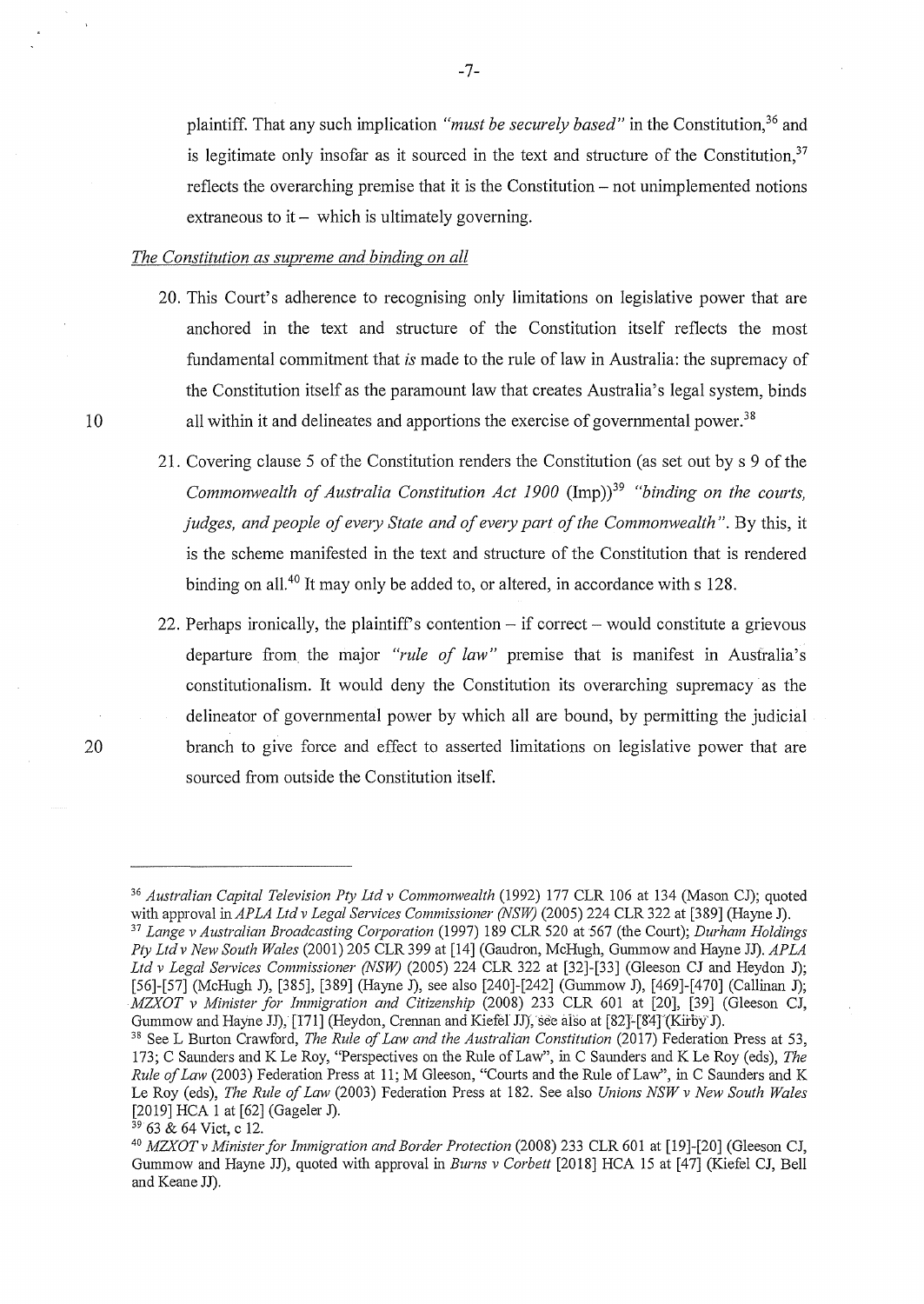23. In Australia, the Constitution is the law that rules. That is the rule of law characteristic upon which the Constitution *"depends for its efficacy"*.<sup>41</sup> If its supremacy is not faithfully maintained, because the division of powers expressed within it is undermined or supplemented by extraneous political ideals or nebulous or contingent abstract notions that the Constitution itself does not implement, then its essential character as the ruling law is unravelled.

#### *An ideal partly implemented*

- 24. The binding nature of the Constitution as Australia's highest law manifests an implementation of a fundamental feature<sup>42</sup> of the rule of law. However, it is the text and structure of the Constitution, so made binding, that give concrete form to certain features of the rule of law aspiration.
- 25. That text and structure creates three arms of Government of the Commonwealth.<sup>43</sup> It distributes power between those arms, and limits the powers of each. It continues the States<sup>44</sup> and defines the relationship between the Commonwealth Government and those of the States.<sup>45</sup> State and Commonwealth power alike are subject to, and bound by, the limits imposed by the Constitution.<sup>46</sup> Whilst the legislative power of the States is subordinated to that of the Commonwealth by s 109, the scope of the Commonwealth's legislative power is expressly confined. Neither the States nor the Commonwealth, nor any arm of govermnental power within them, has power to alter the Constitution.<sup>47</sup>
- 26. The strict separation of the judicial power of the Commonwealth, and other features express and implicit in Ch III, constitute a major plank of Australia's (partial) constitutional implementation of certain rule of law ideals. It is for this reason that Ch III has been described as giving *''practical effect to the assumption of the rule of*

20

10

Pagasti Vi

<sup>41</sup>*APLA Ltdv Legal Services Commissioner (NSW)* (2005) 224 CLR 322 at [30] (Gleeson CJ and Reydon J), quoted with approval in *Thomas v Mowbray* (2007) 233 CLR 307 at [61] (Gummow and Crennan JJ); *South* 

<sup>&</sup>lt;sup>42</sup> That those who hold public power should be constrained by law; such that it may be said that the people are ruled, not by the people who hold public power, but by law itself: L Burton Crawford, *The Rule of Law and the Australian Constitution* (2017) Federation Press at 10; AV Dicey, *Introduction to the Study of the Law of the Constitution* (1885) Macmillan, 1<sup>st</sup> ed (10<sup>th</sup> ed. 1959) at 202; S Rutherford, *Lex, Rex* (1644); <sup>43</sup> See Chapters I, II and III, and in particular ss 1, 61 and 71, of the Constitution.<br><sup>44</sup> See ss 106-108,

<sup>45</sup> See, eg, ss 52, 73(ii), 75(iv), 77(ii), 90, 99, 100, 109. 112, 114, 119.<br><sup>46</sup> Covering clause 5, *Commonwealth of Australia Constitution Act 1900* (Imp) 63 & 64 Vict, c 12.

<sup>47</sup>Section 128, Constitution. See also L Burton Crawford, *The Rule of Law and the Australian Constitution*  (2017) Federation Press at 163.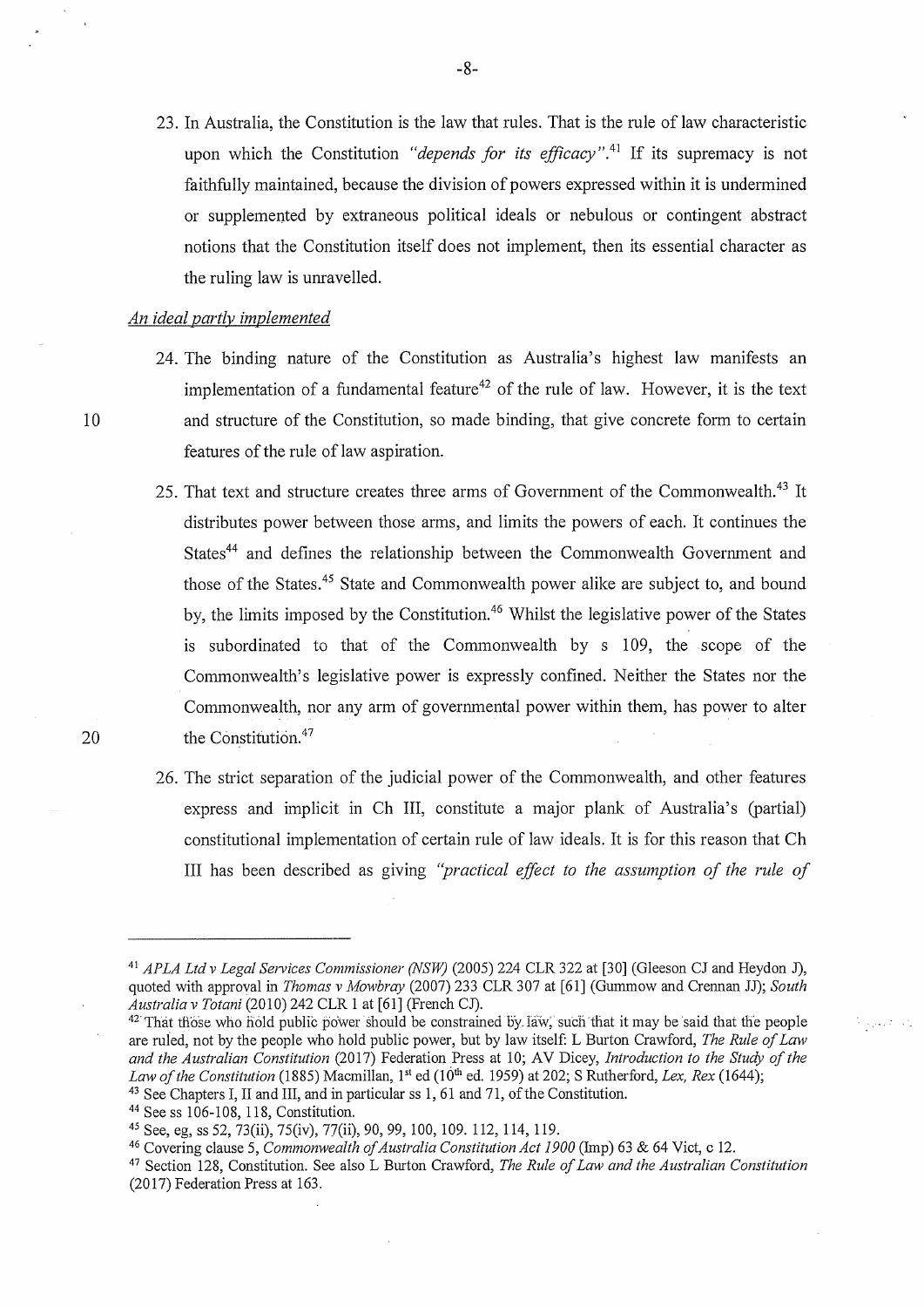*law*";<sup>48</sup> it gives form and content to the legal limits on power rendered binding by covering clause 5.

27. In separating strictly the federal judicial power from the executive and legislative powers of the Commonwealth, Ch III both *"confers and denies judicial power".<sup>49</sup>*In the exercise of that judicial power, the courts are empowered to declare and enforce the limits that attend Commonwealth legislative<sup>50</sup> and executive<sup>51</sup> power. Both of these judicial review functions are *"manifestations of one and the same constitutional duty of a court to police (declare and enforce) the whole of the law (constitutional and legislative) that limits and conditions the exercise of a repository's power". <sup>52</sup>*

10 28. Equally, and critically, that strict separation at the federal level also denies to the federal judicial branch the exercise of any power that is not judicial.<sup>53</sup> As Brennan J has observed:<sup>54</sup>

> *"The Court, owing its existence and its jurisdiction ultimately to the Constitution, can do no more than interpret and apply its text, uncovering implications where*  . *they exist. The Court has no jurisdiction to fill in what might be thought to be lacunae left by the Constitution ... Under the Constitution, this Court does not have nor can it be given nor, a fortiori, can it assume a power to attribute to the Constitution an operation which is not required by its text* ... *The notion of 'developing' the law of the Constitution is inconsistent with the judicial power it confers."*

29. This limitation itself constitutes an important aspect of the rule of law that is implemented under the Constitution.<sup>55</sup> Indeed, it is the limitation that positively denies the force the plaintiff seeks to give to features of the concept of the rule of law that are divorced from the text and structure of the Constitution and unimplemented by it.

<sup>&</sup>lt;sup>48</sup> APLA Ltd v Legal Services Commissioner (NSW) (2005) 224 CLR 322 at [30] (Gleeson CJ and Heydon J), quoted with approval in *Thomas v Mowbray* (2007) 233 CLR 307 at [61] (Gummow and Crennan JJ); *South Australia v Tofani* (2010) 242 CLR 1 at [131] (Gummow J), [233] (Hayne J), [423] (Crennan and Bell JJ); *Momcilovic v The Queen* (2011) 245 CLR 1 at [593] (Crennan and Kiefel JJ).

<sup>49</sup> *APLA Ltd v Legal Services Commissioner (NSW)* (2005) 224 CLR 322 at [30] (Gleeson CJ and Reydon J). <sup>50</sup>Whether said to flow from the United States precedent of *Marbury v Madison* 5 US (1 Cranch) 137, or from the colonial recognition that legislation that conflicted with Imperial legislation could be struck down by the courts, that power has been recognised as an axiom of the Constitution: see, e.g,, *Australian* 

<sup>&</sup>lt;sup>51</sup> Section 75(iii) and, in particular, s 75(v) of the Constitution. See *Plaintiff S157/2002 v Commonwealth* (2003) 211 CLR 476 at [5]; *Graham v Minister for Immigration and Border Protection* (2017) 91 ALJR 890 at [44] (Kiefel CJ, Bell, Gageler, Keane, Nettle and Gordon JJ).

<sup>&</sup>lt;sup>52</sup> Gageler, "The Constitutional Dimension" in Matthew Groves (ed), Modern Administrative Law in Australia: Concepts and Context (Cambridge University press, 2014) at 172.

<sup>&</sup>lt;sup>53</sup> R v Kirby; Ex parte Boilermakers' Society of Australia (1956) 94 CLR 254.<br><sup>54</sup> Theophanous v Herald & Weekly Times (1994) 182 CLR 104 at 143-144 (Brennan J).<br><sup>55</sup> Re Minister for Immigration and Multicultural and Ind [76] (McHugh and Gummow JJ); see also C Saunders and K Le Roy, *The Rule of Law* (2003) Federation Press at 185 (Gleeson).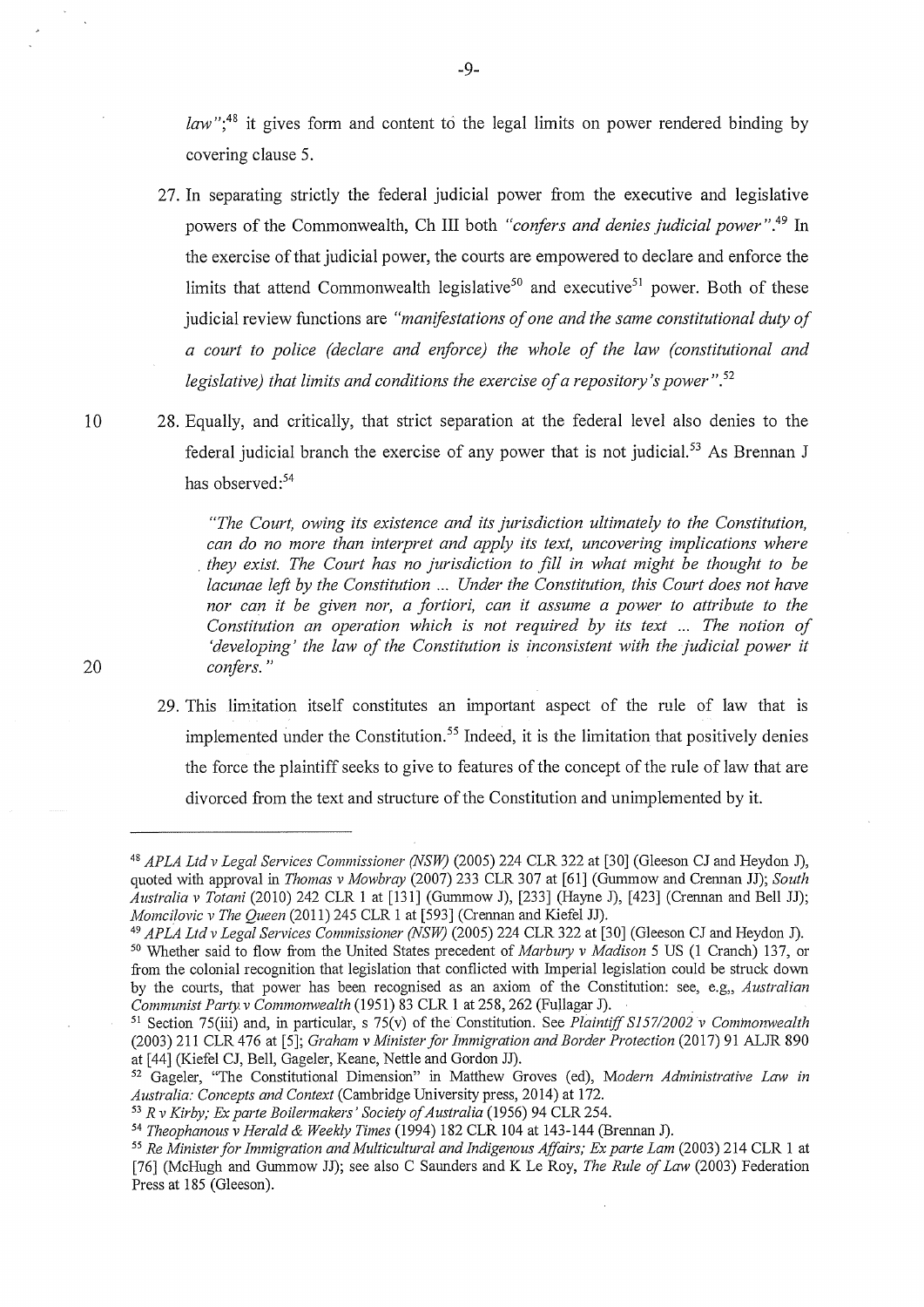- 30. Although there is no strict separation of the judicial power at State level, and s  $75(v)$ entrenches only the judicial review of Commonwealth executive action, Ch III nevertheless partially implements some similar features of the rule of law at State level. Constitutional limitations on State legislative power are enforceable by the judiciary.<sup>56</sup> One such limitation, imposed by the requirement of Ch III that there be a body fitting the description of a *"Supreme Court of a State",* is that it is beyond the legislative power of the States so to alter the constitution or character of its Supreme Court that it ceases to meet that constitutional description. 57 That limitation, in turn, entrenches in those Supreme Courts their ability to declare and enforce the legal limits on State executive and judicial power by persons and bodies other than the Supreme Court.<sup>58</sup> Similarly, the *"autochthonous expedient"* provided for in s 77(iii), which denies State legislative power to confer on a State court a power or function that would render it an unfit repository for the exercise of federal judicial power,<sup>59</sup> limits the ability of State Parliaments to, for example, impair the independence and impartiality of such courts.<sup>60</sup>
- 31. Each of these features of Ch III whether express or implied represents a partial implementation by the Constitution of the basal conception of the rule of law: that of a government of laws, not people. Indeed, Ch III has been described as revealing a <sup>"</sup>*clear and coherent vision of the rule of law – one that is firmly anchored in the text and structure of the Constitution*".<sup>61</sup> That said, decisions of this Court reveal that the constitutional implementation of the rule of law in Australia is far from wholesale, regardless of which conception one invokes. For example, while a State Parliament cannot confer on a State comt a power or function that impairs its institutional integrity in such a way as to render it unfit to exercise federal judicial power,  $62$  those Parliaments remain competent to:
	- a. enact ad hominem legislation;<sup>63</sup>

10

<sup>56</sup>*Unions NSWv New South Wales* [2019] HCA 1 at [62] (Gageler J).

<sup>57</sup>*Forge v Australian Securities and Investments Commission* (2006) 228 CLR 45 at [63]; *Kirk v Industrial Court (NSW)* (2010).239 CLR 531 at [96] (French CJ, Gummow, Hayne, Crennan, Kiefel and Bell JJ).<br><sup>58</sup> *Kirk v Industrial Court (NSW)* (2010) 239 CLR 531 at [98] (French CJ, Gummow, Hayne, Crennan, Kiefel and Bell JJ).

<sup>&</sup>lt;sup>59</sup> *Kable v Director of Public Prosecutions (NSW)* (1996) 189 CLR 51.<br><sup>60</sup> *North Australian Aboriginal Legal Aid Service Inc v Bradley (2004) 218 CLR 146 at [29] (McHugh,* Gummow, Kirby, Hayne, Callinan and Heydon JJ); see also Attorney-General (NT) v Emmerson (2014) 253 CLR 393 at [44] (French CJ, Hayne, Crennan, Kiefel, Bell and Keane JJ).

<sup>&</sup>lt;sup>61</sup> L Burton Crawford, *The Rule of Law and the Australian Constitution* (2017) Federation Press at 133.<br><sup>62</sup> *Kable v Director of Public Prosecutions (NSW)* (1996) 189 CLR 51.<br><sup>63</sup> *Knight v Victoria* (2017) 345 ALR 560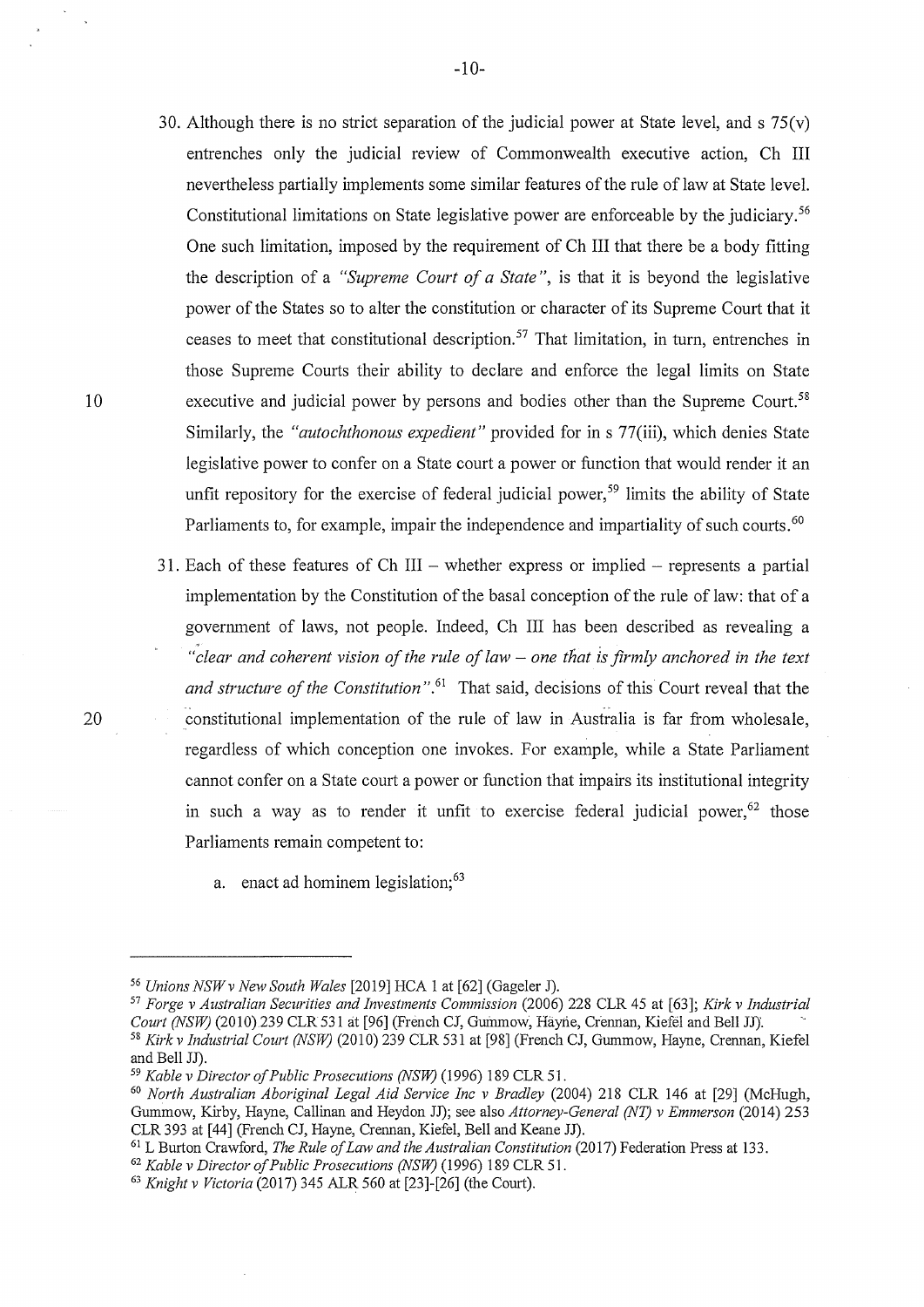- b. enact retrospective legislation, including retrospective criminal offences, <sup>64</sup> or which serves to overcome the effect of a judicial decision;  $65$
- c. enact legislation which alters the substantive law to be applied by a court in pending judicial proceedings;<sup>66</sup> and
- d. confer power on State courts to rely upon information provided by the executive that is not disclosed to an adversely affected party. <sup>67</sup>

Each of these competencies offends even a *"thin"* conception of the rule of law; that *"the law of the land should be certain, general and equal in its operation* ".<sup>68</sup>

- 32. Even the nature of the *"principle of legality"* as an interpretative presumption rebuttable by *"express language or necessary implication to the contrary"69* denies that compliance with the rule of law operates as a direct criterion of legal validity. The presumption imposed by the principle of legality<sup>70</sup> has even been described by Gleeson CJ as a *"working hypothesis"* that itself was *"an aspect of the rule of law".* <sup>71</sup> Notwithstanding its status as such, the common law rights and freedoms it operates to protect, are *"not formally entrenched against legislative repeal".* <sup>72</sup>
- 33. An analysis of the text and structure of the Constitution reveals, and the authorities of this Court confirm, that the political aspiration of the rule of law is an ideal only partly implemented under Australia's constitutional framework. Nevertheless, the major rule of law. value that *is* implemented is that which is manifest in Australia's constitutionalism itself. The supremacy of the Constitution as the law that creates Australia's legal system, binds all within it and delineates and apportions the exercise of governmental power itself denies that State or Commonwealth legislative power is constrained by abstract notions extraneous to the text and structure of that document.

IO

<sup>&</sup>lt;sup>64</sup> Polyukhovic v The Queen (War Crimes Act Case) (1991) 172 CLR 501.<br><sup>65</sup> Australian Education Union v General Manager, Fair Work Australia (2012) 246 CLR 117 at [30], [50], [50], [50],<br>[53] (French, Crennan and Kiefel J

<sup>[53] (</sup>French, Crennan and Kiefel JJ), [97] (Gummow, Hayne and Bell JJ), [116]-[l 17] (Reydon J). 66 *Australian Building Construction Employees' and Builders Labourers' Federation v Commonwealth*  (1986) 161 CLR 88 at 96 (Gibbs CJ, Mason, Brennan, Deane and Dawson JJ); see also *Australian Education* 

<sup>&</sup>lt;sup>67</sup> *Gypsy Jokers Motorcycle Club Inc v Commissioner of Police* (2008) 234 CLR 532; *K-Generation Pty Ltd v Liquor Licensing Court* (2009) 237 CLR 501.

<sup>&</sup>lt;sup>68</sup> Sir Ninian Stephen 'The Rule of Law' (2003) 22(2) *Dialogue 8*.<br><sup>69</sup> R v Secretary of State for the Home Department; Ex parte Simms [2000] 2 AC 115, 131.<br><sup>70</sup> That is, a presumption against modification or abrogation freedoms: *Coco v The Queen* (1994) 179 CLR 427 at 437-438 (Mason CJ, Brennan, Gaudron and McHugh JJ).

<sup>&</sup>lt;sup>71</sup> *Electrolux Home Products Pty Ltd v Australian Workers' Union* (2004) 221 CLR 309 at [21] (Gleeson CJ).

<sup>&</sup>lt;sup>72</sup> Momcilovic v The Queen (2011) 245 CLR 1 at [45] (French CJ).